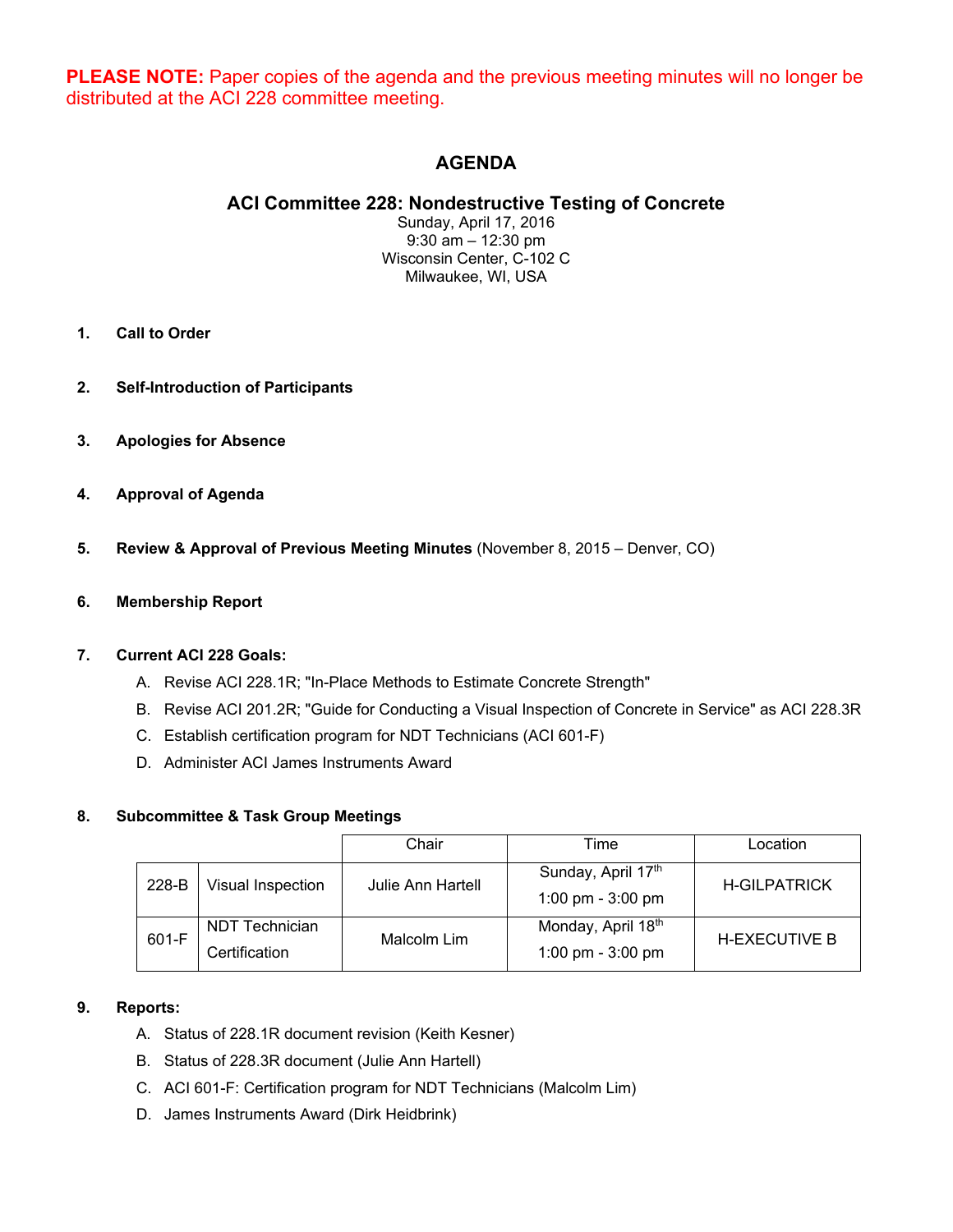#### **10. Liaison Reports:**

| <b>ACI 201</b>      | Durability of Concrete                                           | Andrew Boyd             |
|---------------------|------------------------------------------------------------------|-------------------------|
| <b>ACI 207</b>      | Mass Concrete                                                    | Chris Ferraro           |
| <b>ACI 214</b>      | Evaluation of Results of Tests to Determine the Strength of Conc | Allyn Luke              |
| <b>ACI 222</b>      | Corrosion of Metals in Concrete                                  | Pouria Ghods            |
| <b>ACI 224</b>      | Cracking                                                         | Jacob Bice              |
| <b>ACI 231</b>      | Properties of Concrete at Early Ages                             | Nick Carino             |
| <b>ACI 236</b>      | Material Science of Concrete                                     | <b>Muhammed Basheer</b> |
| <b>ACI 301</b>      | <b>Specifications for Concrete</b>                               | Nick Carino             |
| <b>ACI 311</b>      | Inspection of Concrete                                           | Robert Jenkins          |
| <b>ACI 336</b>      | Footings, Mats and Drilled Piers                                 | <b>Bernie Hertlein</b>  |
| <b>ACI 342</b>      | Evaluation of Concrete Bridges and Bridge Elements               | Jacob Bice              |
| <b>ACI 362</b>      | <b>Parking Structures</b>                                        | <b>Boris Dragunsky</b>  |
| <b>ACI 364</b>      | Rehabilitation                                                   | Keith Kesner            |
| <b>ACI 365</b>      | Service Life Prediction                                          | <b>Muhammed Basheer</b> |
| <b>ACI 437</b>      | Strength Evaluation of Existing Concrete Structures              | Keith Kesner            |
| <b>ACI 440</b>      | Fiber-Reinforced Polymer Reinforcement                           | Michael Brown           |
| <b>ACI 444</b>      | Structural Health Monitoring and Instrumentation                 | John Popovics           |
| <b>ACI 543</b>      | <b>Concrete Piles</b>                                            | William Ciggelakis      |
| <b>ACI 546</b>      | Repair of Concrete                                               | Ken Lozen               |
| <b>ACI 562</b>      | Evaluation, Repair, and Rehabilitation of Concrete Buildings     | Keith Kesner            |
| <b>ACI E706</b>     | Concrete Repair Education                                        | Ken Lozen               |
| <b>ICRI 150</b>     | ICRI Notes on ACI 562 Code Requirements                          | Liyang Jiang            |
| <b>ICRI 210</b>     | Evaluation                                                       | Ken Lozen               |
| <b>TRB AFF40(1)</b> | Nondestructive Evaluation of Structures                          | Larry Olson             |
| <b>RILEM ISC</b>    | Nondestructive In Situ Strength Assessment of Concrete           | Thomas Schumacher       |
| <b>RILEM OSM</b>    | On-Site Measurement of Conc and Masonry by Visualized NDT        | John Popovics           |
| <b>ASCE</b>         | Document on structural assessment?                               | Malcolm Lim             |

## **11. ACI Sessions:**

A. Proposals for New Sessions

(Spring 2017 Detroit, Fall 2017 Anaheim, Spring 2018 Salt Lake City, Fall 2017 Las Vegas)

i. Session on "Data Fusion & Combined Methods" (John Popovics)

## **12. Recent & Upcoming Meetings/Conferences:**

- A. Transportation Research Board 95th Annual Meeting, Washington, DC, January 10-14, 2016.
- B. 25th ASNT Research Symposium, New Orleans, LA, April 11-14, 2016.
- C. Structural Faults + Repair 2016, Edinburgh, UK, May 17-19, 2016.
- D. ASTM Committee Week, Chicago, IL, June 26-29, 2016.
- E. 5th International Conference on Durability of Concrete Structures (ICDCS), Shenzhen, China, June 30 July 1, 2016. [Abstracts: Closed]
- F. 6th International Conference on Structural Engineering, Mechanics and Computation (SEMC 2016), Cape Town, South Africa, September 5-7, 2016. Special technical session on "NDE of Structures" [Abstracts: Closed]
- G. 8th International Conference on Concrete under Severe Conditions Environment & Loading (CONSEC16), Lecco, Italy, September 12-14, 2016. [Abstracts: Closed]

#### **13. New Business**